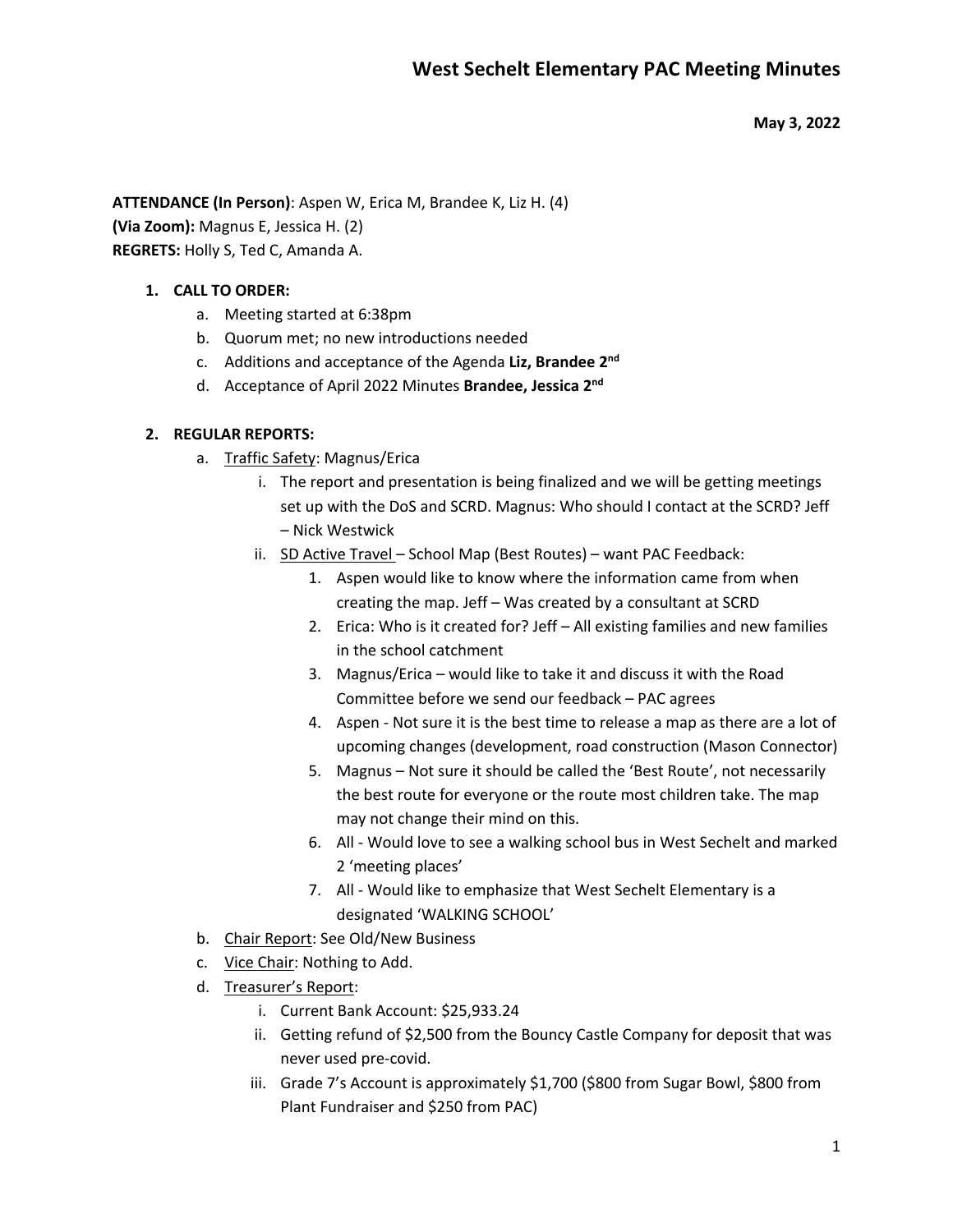- e. Principal's Report: See Attached
	- i. Aspen: We will invite Olwen Cowan (new principal) to the PAC meeting in June.
	- ii. Whole School Assembly: discussed how to behave in a whole school assembly, the school's protest to get the field open (good to use your voice but also must be responsible and safe) and active transportation week.
- f. SCS: Ted C. Absent Notes sent to Aspen
	- i. A shed has been donated to the school farm; Ted will organize transportation and set up.
	- ii. Food Survey would like more comments and input.
- g. SD46: Amanda A. Absent See Attached
- h. DPAC: There is still no WSEPAC rep

## **3. OLD BUSINES:**

- a. Hot Lunch: May orders are in and it is going well.
- b. Carnival Update: Cancelled due to field not being ready, no trucks to transport bouncy castles and not enough volunteers
- c. Sports Day: Planning on doing hot dogs and freezies, as well as maybe fruit and popcorn
	- i. Hot Dogs will be free and Brandee suggested getting orders through a checklist given to each teacher instead of the Hot Lunch System.
- d. Grade 7 Plant Fundraiser: Went well and a few leftover plants that we will post on Facebook to sell.
- e. Sugar Bowl: A success, lots of Grade 7 parent volunteers and great weather.

## **4. NEW BUSINESS:**

- a. Bursary: Four Grade 12 students submitted bursary letters. A vote in the PAC chose Ashley Shinn to receive the WSES Bursary. See Attached Bursary Letters.
- b. **Spending Approvals**:
	- **i.** Staff Appreciation Lunch Up to \$500 MOTION to approve \$500 towards a Staff Appreciation Lunch: Brandee, Liz 2nd **MOTION CARRIED**
- c. **AGM Date**: Tuesday, June 7th at 6:30 in person and via zoom.

#### **MEETING ADJOURNED at 7:58pm**

**Next PAC Meeting and AGM Date June 7th at 6:30pm**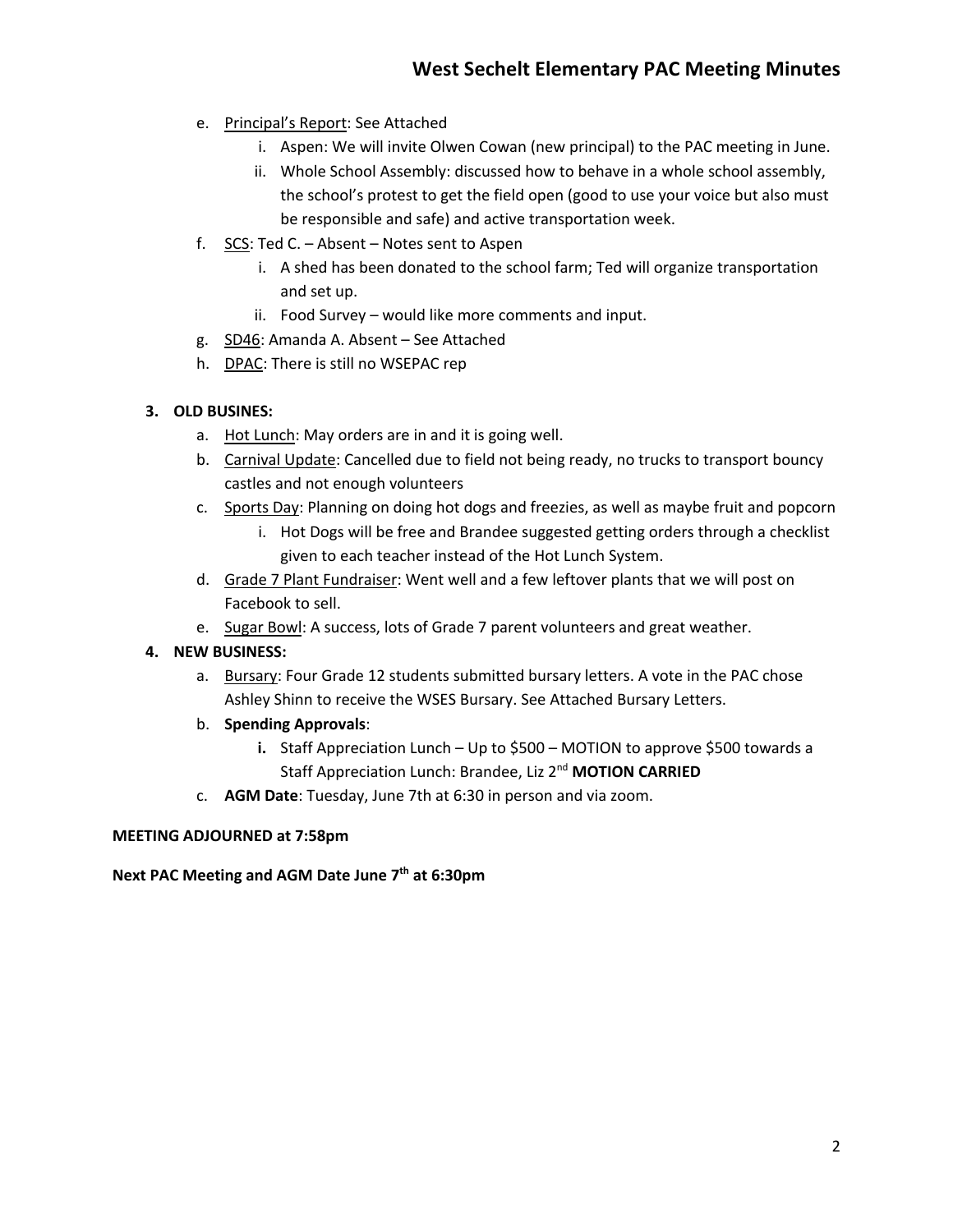## **West Sechelt Principal's Report: 3 May, 2022**

1. The current enrolment is 267: we have had one student join the school. We have also added Emma Brisebois to staff as a supervision assistant. Mr. Marshall has been transferred to be the vice principal at Elphinstone Secondary, next year and Mrs. Olwen Cowan, who is currently principal at Cedar Grove Elementary, has been reassigned to be principal at WSES for 2022-23.

2. We have found out that the funds to enhance the courtyard will no longer come from our \$70k equipment allowance. Mr. Marshall will work with district principal, Mrs. Deasey, to collaborate with staff to formalize a plan to move forward.

3. We hope to receive confirmation soon that we will be able to add a solar array to the roof of the expansion – this is in line with the District's strategic plan.

4. We continue to work with Maintenance to get two speed bumps installed at the front of the school and also to add a barrier/railing at least at the pinch point outside the principal's office where the sidewalk narrows.

5. The grade 7s were able to participate in the Sugar Bowl event that was postponed in the fall due to COVID restrictions. We were also able to have our first whole-school assembly this week – the first in over two years!

6. At present the school is configured for 11 divisions next year, but there is a strong chance that 12 divisions will again be put in place at the start of the year.

7. The question of opening of the field continues to be a week-by-week situation; the field was mowed for the first time at the end of April and Maintenance thinks only one more mowing might be necessary, but we cannot be sure.

8. Teachers and the District continue to research for the replacement to FreshGrade – the pack of choices has been whittled down to two companies. 9. The ultimate frisbee team is a going concern and has had two games with other schools, so far; thank you to Mrs. Allen and Ms. Danielle for coaching!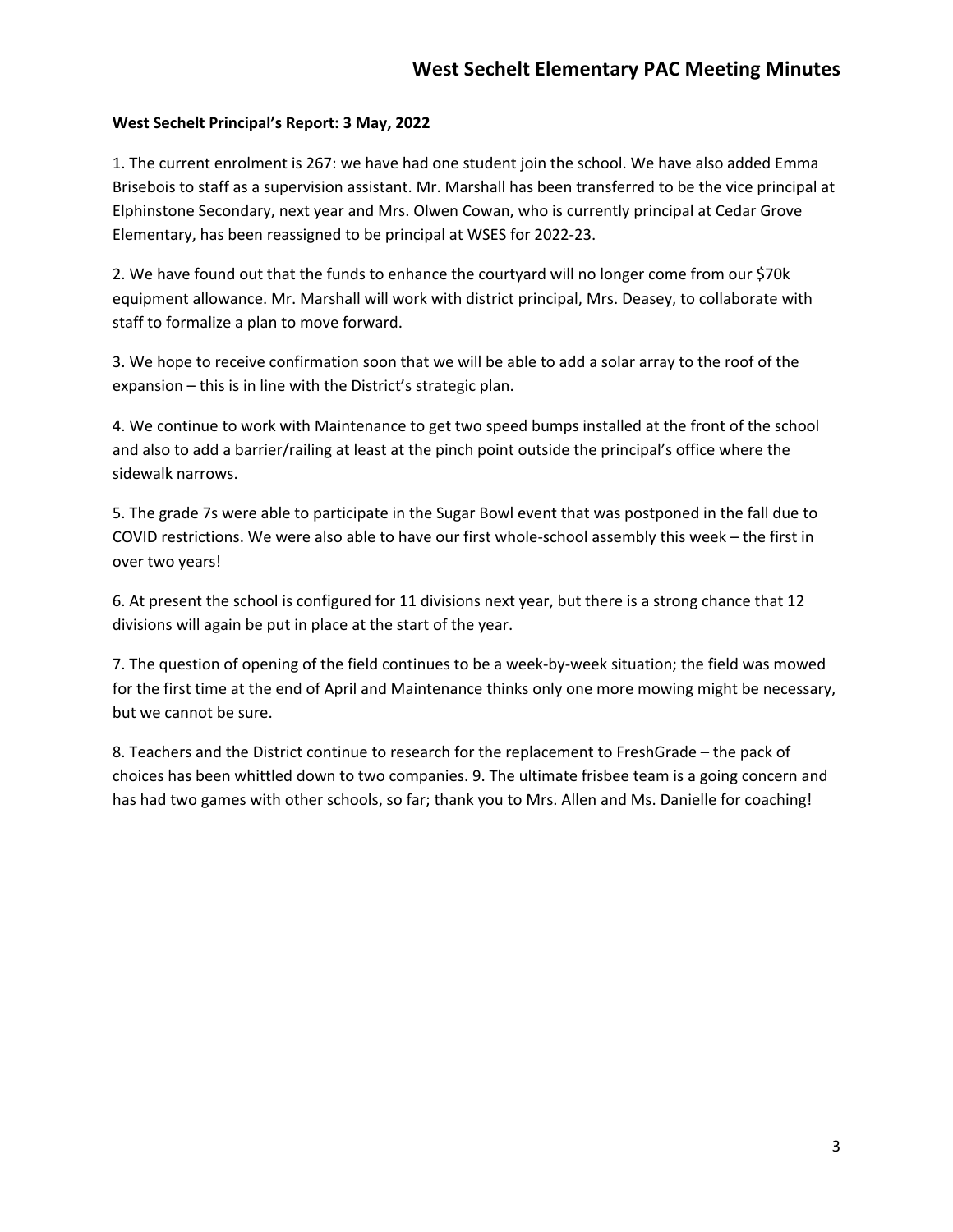#### **Amanda's Notes for the Meeting:**

- Our board had our favourite event in April, which was hosted by Chatelech Secondary, and our DSLT. We enjoy sitting with students at the student forum, and hearing straight from them what matters and what their thoughts are. There is a compilation report of the themes for us to consider at our next committee day.
- Our Board attended our annual AGM April 21-23. We were honoured to be taught and guided by Elders from many Nations from all areas of our Province. The Conference was From Grief to Medicine. AGM included 18 motions for the Trustees to consider, almost all of them passed. The motions included many requests for advocacy at the ministry level: See photo. The 3 missing included advocating for more funding to replace infrastructure.

#### 2022 ANNUAL GENERAL MEETING MOTIONS

#### **SUBSTANTIVE MOTIONS**

- $1.$ **BCSTA COVID Working Group**
- $2.$ Traditional Territory Acknowledgment in the BC School Act
- Trustee Honourarium Framework  $3<sup>1</sup>$
- Indigenous Representation on Boards of Education 4.
- Access to Education for All Students 5.
- 6. **Student Voice**
- 7. **Universal Food Programs**
- Advocacy on the Truth and Reconciliation Calls to Action #'s 8. 7, 10, 11, 12 & 57
- 9. Attributes of a BC Graduate Review Process
- 10. Climate Action Remove BC Hydro Metering Caps
- 11. Safe Passing Distance for Safer Routes to School
- 12. Funding for Outdoor Learning Spaces
- 13. Minimum Standards for Ventilation
- 14. Gender Inclusive Washrooms
- 15. Capital Funding Announcements
- Our board recommended the Budget from Operations Committee be sent to the Public Board meeting this month. We continue to support the initiatives that respond to our strategic plan.
- The board is excited to have the next board meeting IN PERSON at the board office.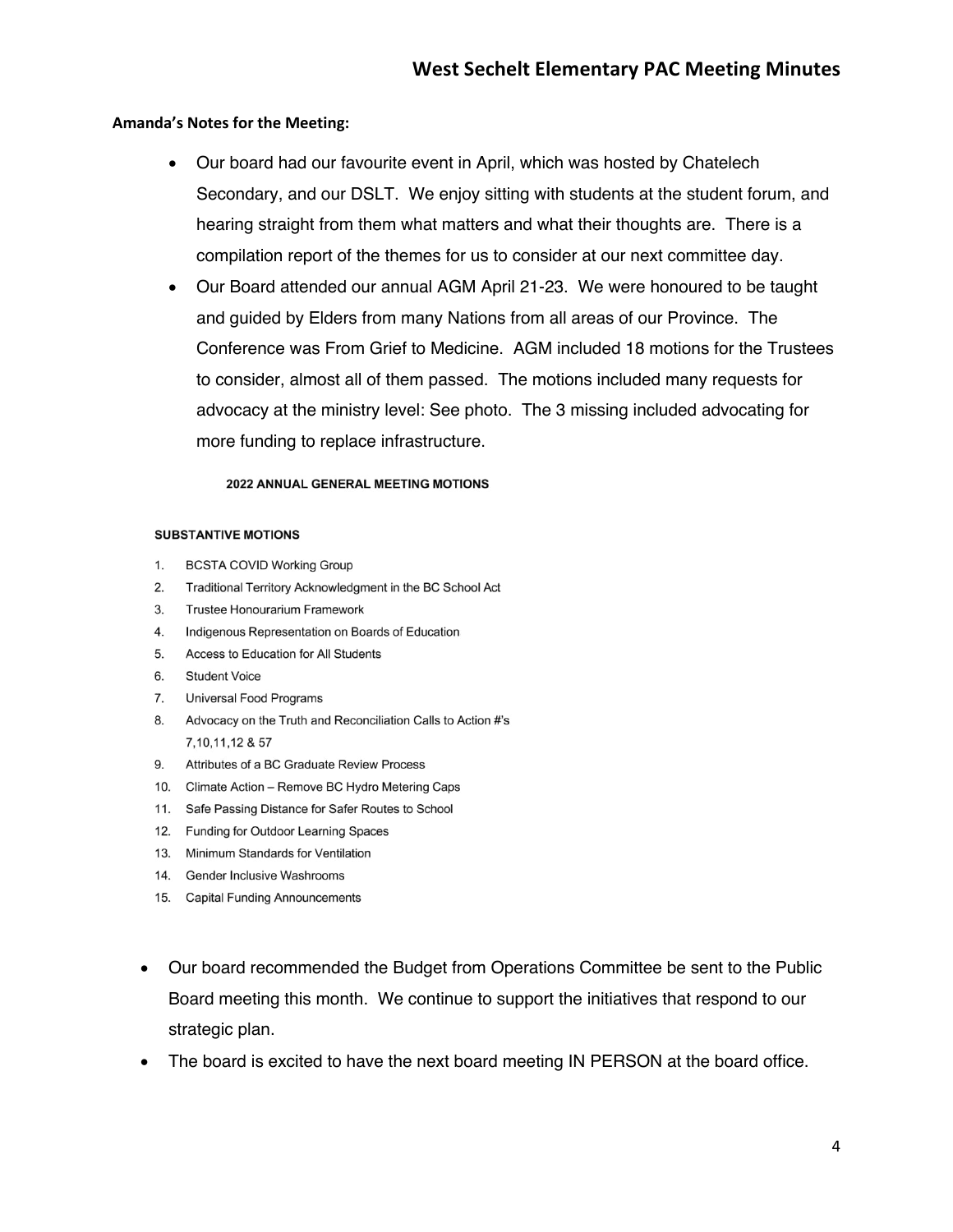• Trustee Blog is up and running, read here https://sd46.bc.ca/calendar-and-news/newsand-updates/trustee-blog/

PARENTS ARE ALWAYS WELCOME TO ATTEND THE PUBLIC BOARD MEETINGS **Next public board meeting: MAY 11 2022 7pm, IN PERSON AT SD 46 BOARD OFFICE. Next committee meeting day is May 2022 10 am to 4pm**

https://sd46.bc.ca/district-information/board-of-education-and-governance/board-meetingschedule/

https://www.youtube.com/user/SD46Schools

### **Bursary Letters:**

Terms:

Students are to submit a letter to the WSES PAC demonstrating how they have exemplified the schools

key words being SAFE, KIND, RESPECTFUL and RESPONSIBLE, please email letters to... by MAY 1st.

1. To whom it may concern,

My name is Ayyah Biddlecombe, I spent my whole elementary school life at West Sechelt Elementary. The schools key words are Safe, Kind, Respectful, and Responsible. These four words are so important to grow up hearing. If everyone thought of these words everyday I fully believe that the world would be a better place.

After leaving West Sechelt and starting my new chapter in high school, I took these key words along with me. Even if I didn't realize it, day by day I continued to go by those words. I was faced with a lot of different situations throughout high school but always managed to choose "Safe" actions that lead me to make good decisions. I was always "kind" to everyone I met in high school, because kindness is an easy step that can make someone's day a little brighter. I catch myself teaching my younger sister Vanessa who now goes to West Sechelt to be "respectful" to other people, to always treat people the way you want to be treated. "Responsibility" has been a huge part of my high school experience, especially right now as in the last year I have gotten a car, applying to post secondary, saving money Etc.. Over all these four words have stuck with me to this day, and I will continue to go by them as I leave high school.

2. My name is Brendan Somogyi. I am seventeen years old and live in Sechelt. Living on the Sunshine Coast is like winning the lottery; the plentiful outdoor space and preservation of Indigenous territories means I get the opportunity to hike or mountain bike in places as close as my own backyard. I like to give back to the community by volunteering. The small population means it's easier to build close connections with the community and give back to the home that's given me so much. People would describe me as a devoted and innovative problem solver,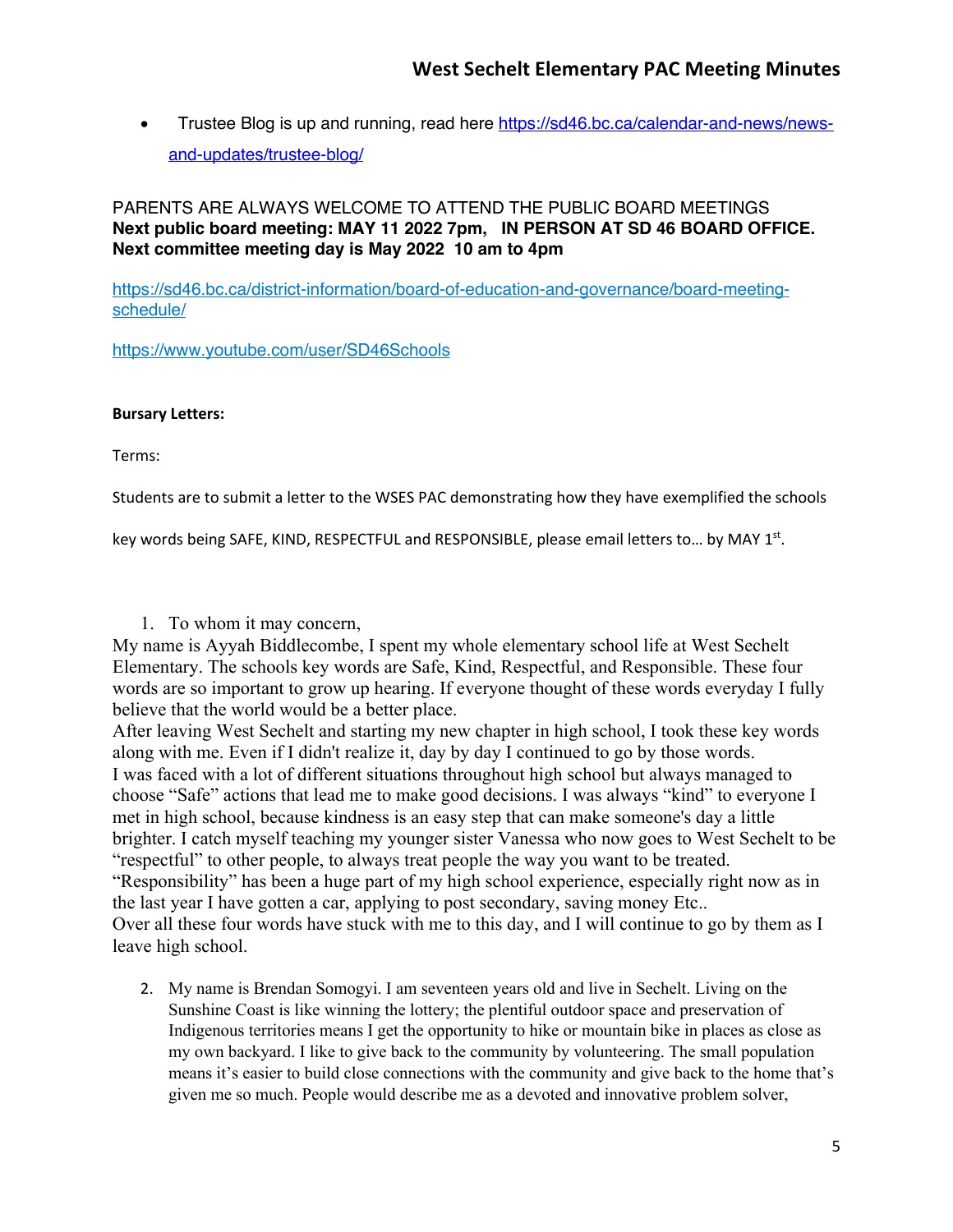# **West Sechelt Elementary PAC Meeting Minutes**

particularly my clients, as this summer I laid the foundations for a personal landscaping business. I used skills from the Blue Ocean Golf Course, where I worked the previous summer. The most ambitious event I helped host was a clothing drive in 2019, giving clothes to hundreds of vulnerable people such as the homeless population and others who needed clothes in time for the winter season. More recently, I volunteered with the Rotary and Interact club to raise money for Polio, my contribution consisted of baking 240 cupcakes and icing them. Our efforts resulted in over \$1000 donated to the organization. I also regularly volunteer at totem lodge, usually folding laundry, and I also enjoy doing yard work for people not able to do so. I am so grateful to the community that raised me and for being able to pursue my own personal interests and hobbies in a way that lets me benefit the people in it.

# 3. Dear Aspen,

My name is Ashley Shinn, and I am 17 years old. I attended West Sechelt Elementary School from kindergarten to grade 7. I am currently in grade 12, and I will be graduating this June. I would appreciate it if you would consider me for the West Sechelt Elementary School PAC Bursary.

I think I exemplified West Sechelt's core values when I peer tutored in the Shine-On Program at Chatelech. The Shine-On Program is a program for students with disabilities. One part of peer tutoring in that classroom was modeling safe and responsible behaviors for the students. Modeling these behaviors was often as simple as making sure I properly washed my hands before cooking with the students, explaining to the students that it was so I didn't get anyone sick, and making sure the students followed suit. Another part of peer tutoring in that classroom was modeling kind and respectful interactions for the students. If I noticed a student was interacting with another student in a way that was not kind and respectful, I would do my best to explain to them why that behavior was harmful.

I have recently been accepted into the University of the Fraser Valley, and the University of British Columbia. My plan is to major in psychology while completing a bachelor of arts program. I also plan on completing all medical school prerequisites, so I can apply to medical schools once I complete my degree.

Thank you so much for your time and consideration. I look forward to hearing from you.

Sincerely,

# Ashley Shinn

4. West Sechelt Elementary School PAC Bursary Jordan Purdy Deadline: May 1, 2022 Dear Aspen and the rest of the West Sechelt Elementary School PAC, I hope this application reaches you all well. Please consider the following letter as my application for the West Sechelt Elementary School PAC Bursary. As a previous student of West Sechelt Elementary School, I have always been proud to call WSES my former school. I may be a bit biased, but I feel that my time at West Sechelt Elementary offered me opportunities that no other school could've reciprocated, resulting in both great memories and great friends. The atmosphere in the school always encouraged kindness and fun, leading me to create some of my fondest